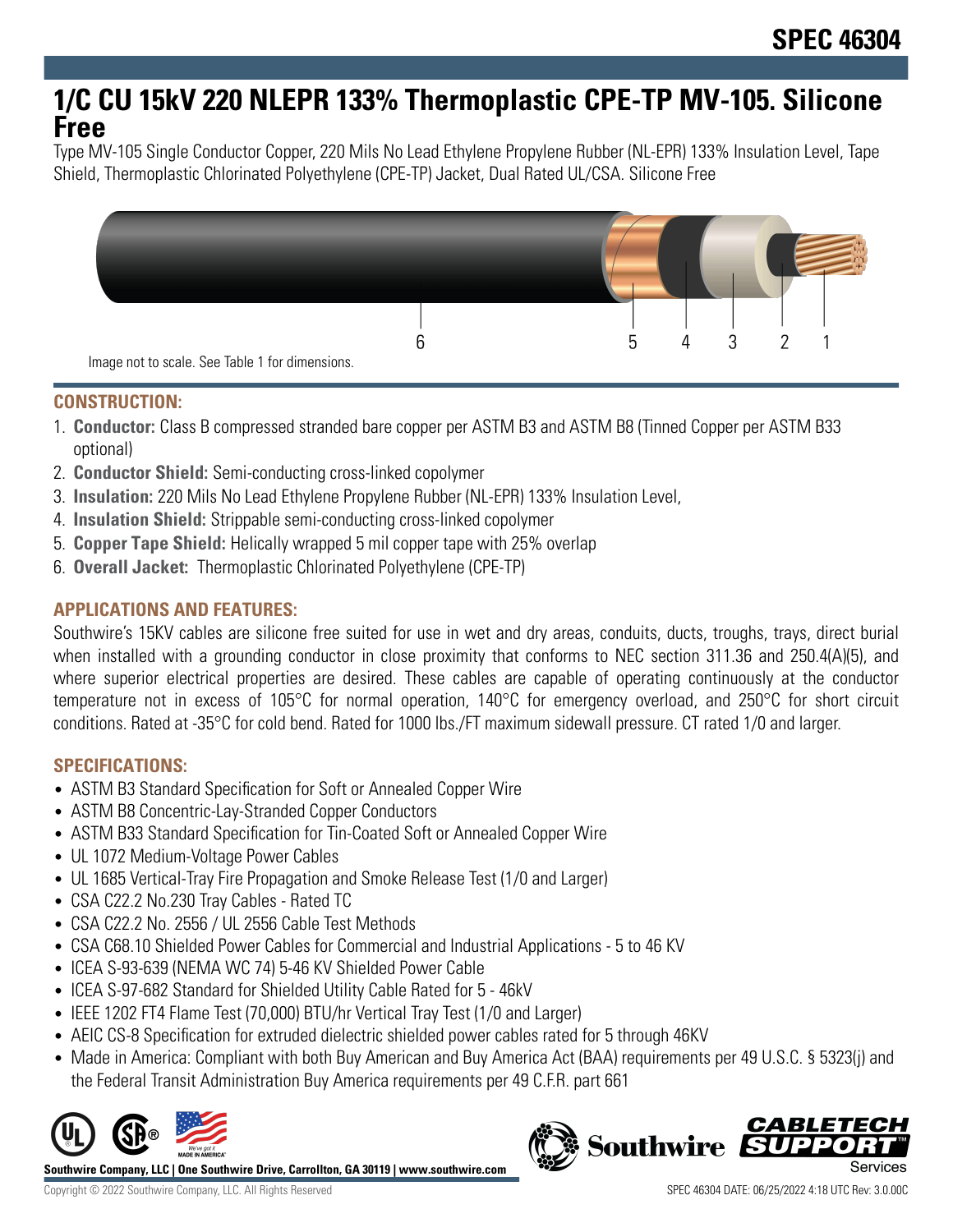#### **SAMPLE PRINT LEGEND:**

{SQFTG\_DUAL} SOUTHWIRE{R} POWER CABLE MASTER-DESIGN {UL} XXX AWG CU 220 MILS NL-EPR CPE JKT 15KV 133% INS LEVEL 25%TS TYPE MV-105 FOR CT USE SUN RES OIL RES I/II {NESC}

#### **Table 1 – Weights and Measurements**

| <b>Stock</b><br><b>Number</b> | Cond.<br><b>Size</b> | Diameter Over<br>Conductor | Diameter Over<br>Insulation | Diameter Over<br><b>Insulation Shield</b> | Jacket<br>Thickness <sup>1</sup> | Approx.<br><b>OD</b> | Approx.<br>Weight | Max Pull<br><b>Tension</b> | Min Bending<br>Radius | Conduit<br>Size* |
|-------------------------------|----------------------|----------------------------|-----------------------------|-------------------------------------------|----------------------------------|----------------------|-------------------|----------------------------|-----------------------|------------------|
|                               | AWG/<br>Kcmil        | inch                       | inch                        | inch                                      | mil                              | inch                 | lb/1000ft         | I <sub>b</sub>             | inch                  | inch             |
| 5505020                       | $\overline{2}$       | 0.283                      | 0.760                       | 0.820                                     | 80                               | 1.000                | 650               | 531                        | 12.0                  | 3                |
| TBA                           | 1                    | 0.322                      | 0.799                       | 0.859                                     | 80                               | 1.039                | 726               | 670                        | 12.5                  | 3                |
| 5505030                       | 1/0                  | 0.362                      | 0.839                       | 80<br>1.079<br>820<br>0.899<br>845        |                                  | 12.9                 | 3                 |                            |                       |                  |
| 5505040                       | 2/0                  | 0.405                      | 0.882                       | 0.942                                     | 80                               | 1.122                | 934               | 1065                       | 13.5                  | 3.5              |
| 570935                        | 3/0                  | 0.456                      | 0.933                       | 0.993                                     | 80                               | 1.173                | 1076              | 1342                       | 14.1                  | 3.5              |
| 550505♦                       | 4/0                  | 0.512                      | 0.989                       | 1.049                                     | 80                               | 1.229                | 1249              | 1693                       | 14.7                  | 3.5              |
| 550506                        | 250                  | 0.558                      | 1.044                       | 1.104                                     | 80                               | 1.284                | 1404              | 2000                       | 15.4                  | 4                |
| 550507♦                       | 350                  | 0.661                      | 1.147                       | 1.207                                     | 80                               | 1.387                | 1782              | 2800                       | 16.6                  | 4                |
| 5505080                       | 500                  | 0.789                      | 1.275                       | 1.335                                     | 80                               | 1.515                | 2331              | 4000                       | 18.2                  | 5                |
| 5505100                       | 750                  | 0.968                      | 1.463                       | 1.523                                     | 80                               | 1.703                | 3229              | 6000                       | 20.4                  | 5                |
| 550511                        | 1000                 | 1.117                      | 1.612                       | 1.672                                     | 110                              | 1.912                | 4212              | 8000                       | 22.9                  | 6                |
| TBA                           | 1250                 | 1.250                      | 1.767                       | 1.827                                     | 110                              | 2.067                | 5074              | 10000                      | 24.8                  | 6                |
| 641440                        | 1500                 | 1.370                      | 1.930                       | 1.990                                     | 110                              | 2.164                | 5853              | 12000                      | 26.2                  |                  |
| 593519                        | 2000                 | 1.583                      | 2.143                       | 2.203                                     | 110                              | 2.443                | 7740              | 16000                      | 29.3                  |                  |

All dimensions are nominal and subject to normal manufacturing tolerances

◊ Cable marked with this symbol is a standard stock item

\* Conduit size based on 3 phase 40% fill-factor without ground

1 Comply with ICEA S-93-639 Appendix C for jacket thickness determination